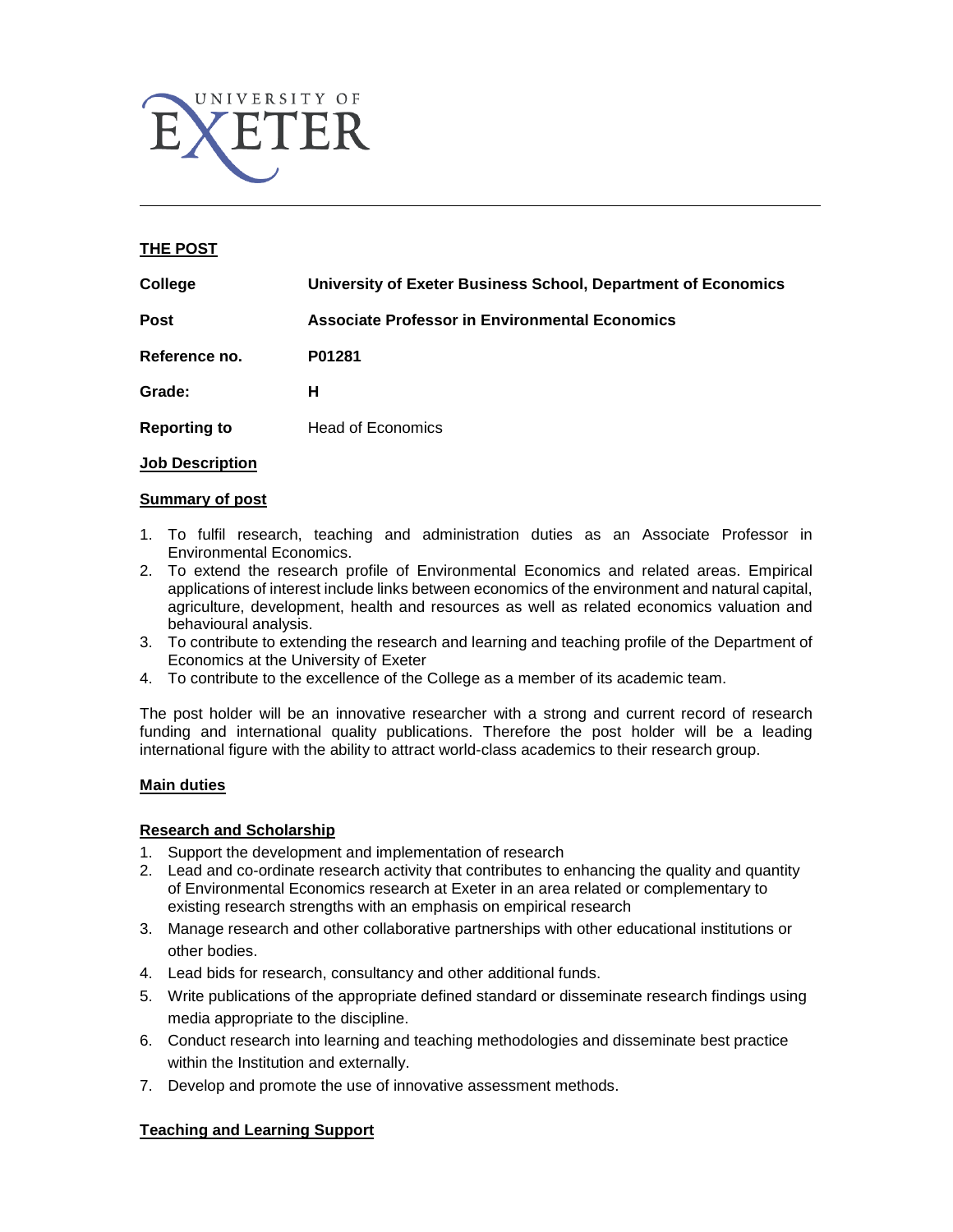- 1. Oversee the design and development of the overall curriculum
- 2. Develop and deliver courses to excellent academic standards such that:
	- Knowledge acquired from research translates to teaching
	- Accreditation by professional bodies is obtained where appropriate
	- Students are challenged but also tutored and supported with individual care
	- Teaching and learning techniques are innovative and inspiring
	- Students are supervised appropriately
	- Assessment criteria and practice support student learning, and are clear and fairly applied with results fed back to students appropriately
	- Module content is continuously reviewed to identify areas for improvement
- 3. Design, develop and deliver a range of programmes of study at various levels.
- 4. Lead the development and clarification of academic standards and quality for the subject area
- 5. Working closely with the Associate Dean for Education in the development and implementation of teaching and learning strategy.
- 6. Make a significant contribution to the development of academic policies across the Institution.

## **Liaison and Networking**

- 1. Lead and develop internal and external networks to foster collaboration and share information and ideas and to promote the subject and the Institution.
- 2. Participate in internal and external networks in relation to research and research funding. Teaching and teaching funding, and consultancy.
- 3. Promote and market the work of the College in the subject area both nationally and internationally.
- 4. Contribute to the enhancement of research quality and thinking in the field by being involved in quality assurance and other external decision making bodies.

## **Managing people and managing resources**

- 1. Act as line manager for matters relating to the employment of staff and ensuring the work is allocated fairly, according to skills and capacity.
- 2. Carry out the role of an Academic Lead i.e. sustaining a shared sense of direction for the discipline and a shared participation in the University and Colleges' success through engagement with University and College strategies ensuring decisions are taken forward effectively by all staff they lead enabling, supporting and celebrating individual achievement.
- 3. Take overall responsibility for the organising and deployment of resources within own areas of responsibility

# **Person Specification**

- 1. Be a leading authority in the subject with an international reputation.
- 2. Possess in depth knowledge of specialism to enable the development of new knowledge, innovation and understanding in the field.
- 3. Possess a thorough understanding of institutional management systems and the wider higher education environment, including equal opportunities issues.
- 4. Have a strong record in attracting research and/or scholarship funding.
- 5. Have an active and supportive approach to inter-disciplinary and multi-disciplinary research that will help to foster interactions and links both within the University and externally.
- 6. Teamwork skills to work in collaboration with existing group members
- 7. An active and supportive approach to inter-disciplinary and multi-disciplinary research that will help to foster interactions and links both within the University and externally
- 8. The attitude and ability to engage in continuous professional development
- 9. The aptitude to develop familiarity with a variety of strategies to promote and assess learning
- 10. Enthusiasm for delivering undergraduate and postgraduate programmes